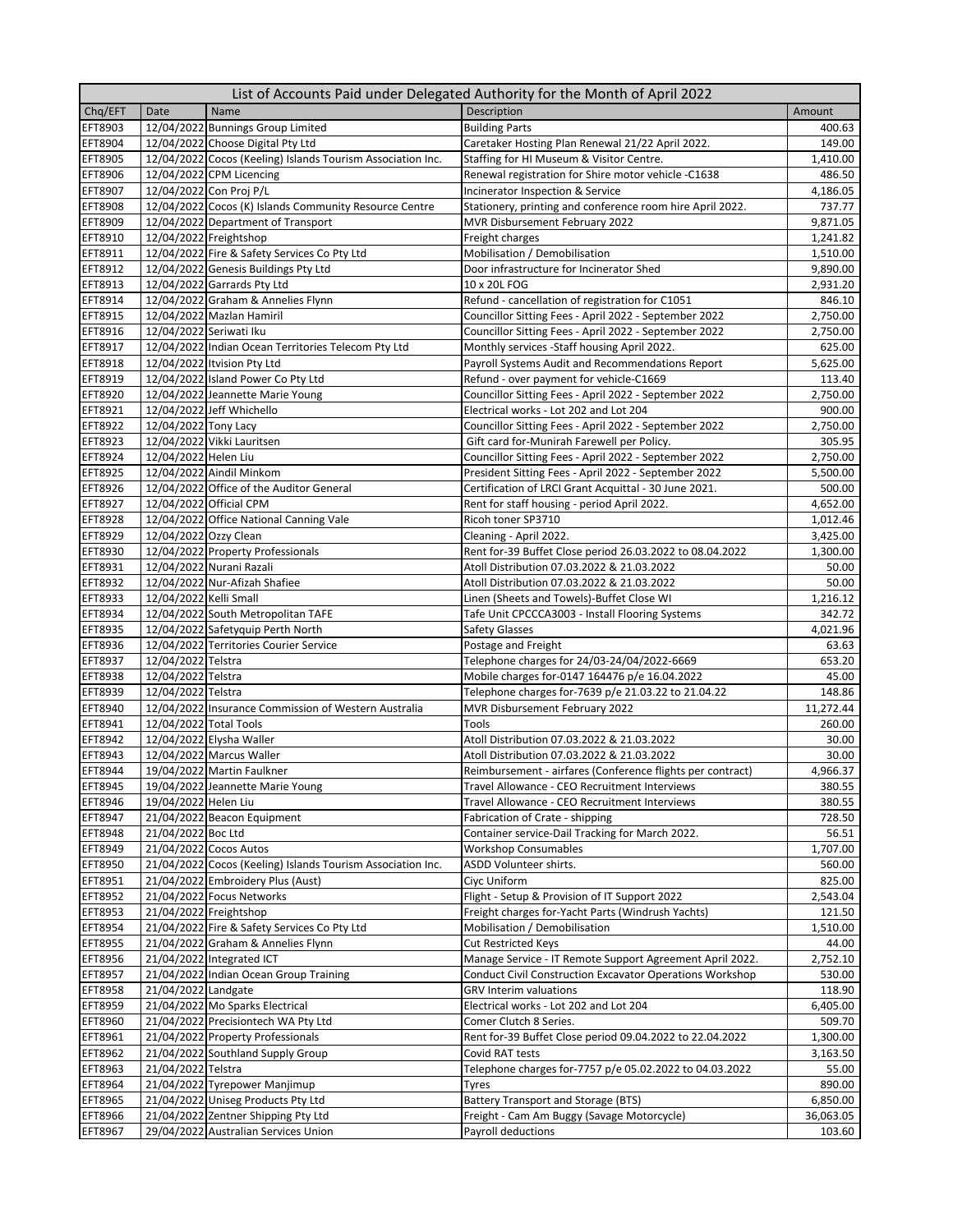| List of Accounts Paid under Delegated Authority for the Month of April 2022 |                        |                                                         |                                                           |            |  |  |
|-----------------------------------------------------------------------------|------------------------|---------------------------------------------------------|-----------------------------------------------------------|------------|--|--|
| Chq/EFT                                                                     | Date                   | Name                                                    | Description                                               | Amount     |  |  |
| <b>EFT8968</b>                                                              |                        | 29/04/2022 Australian Taxation Office                   | Payroll deductions                                        | 46,059.00  |  |  |
| <b>EFT8969</b>                                                              |                        | 29/04/2022 Shire of Cocos (Keeling) Islands             | Planning & Building Fee Lot 204 Home Island               | 17,673.31  |  |  |
| <b>EFT8970</b>                                                              |                        | 29/04/2022 Mazuwansha Bentley                           | Travel Allowance (Tafe Block) period 06.05.22 to 24.05.22 | 1,533.45   |  |  |
| EFT8971                                                                     |                        | 29/04/2022 Bunnings Group Limited                       | Fairy Lights for Hari Raya Celebrations.                  | 433.56     |  |  |
| <b>EFT8972</b>                                                              |                        | 29/04/2022 Cocos Island Co-Operative Society Limited    | H/ware, fuel & supermarket month March 2022               | 22,835.81  |  |  |
| <b>EFT8973</b>                                                              |                        | 29/04/2022 Ummirah Dollar                               | Reimbursement - National Police clearance - MVR           | 57.60      |  |  |
| EFT8974                                                                     |                        | 29/04/2022 Focus Networks                               | Eaton 9Px1500irt2uanz+Wps5oI1.5-2K+Network                | 21,658.50  |  |  |
| <b>EFT8975</b>                                                              |                        | 29/04/2022 Integrated ICT                               | Manage Service - IT Remote Support Agreement              | 1,574.42   |  |  |
| <b>EFT8976</b>                                                              |                        | 29/04/2022 Marketforce                                  | West Australian - CEO recruiting advertising              | 3,256.95   |  |  |
| <b>EFT8977</b>                                                              | 29/04/2022 Ozzy Clean  |                                                         | <b>Cleaning Administration Office</b>                     | 3,425.00   |  |  |
| <b>EFT8978</b>                                                              |                        | 29/04/2022 Property Professionals                       | Rent for-39 Buffet Close period 23.04.2022 to 06.05.2022  | 1,300.00   |  |  |
| <b>EFT8979</b>                                                              |                        | 29/04/2022 Nurani Razali                                | Atoll Distribution 08.03.2022 & 22.03.2022                | 50.00      |  |  |
| <b>EFT8980</b>                                                              |                        | 29/04/2022 Nur-Afizah Shafiee                           | Atoll Distribution 08.03.2022 & 22.03.2022                | 50.00      |  |  |
| <b>EFT8981</b>                                                              | 29/04/2022 Total Tools |                                                         | 750mm Pedestal Fan (DFS75)                                | 379.08     |  |  |
| EFT8982                                                                     |                        | 29/04/2022 Elysha Waller                                | Atoll Distribution 08.03.2022 & 22.03.2022                | 30.00      |  |  |
| <b>EFT8983</b>                                                              |                        | 29/04/2022 Marcus Waller                                | Atoll Distribution 08.03.2022 & 22.03.2022                | 30.00      |  |  |
| <b>EFT8984</b>                                                              |                        | 29/04/2022 Andrea Selvey                                | Reimbursement- CEO Interview April 2022                   | 912.45     |  |  |
|                                                                             |                        | <b>Total Eftpos Payments</b>                            |                                                           | 283,375.86 |  |  |
| 11673                                                                       |                        | 19/04/2022 State Revenue Department                     | MVR Disbursement February 2022                            | 2,267.75   |  |  |
| 11674                                                                       |                        | 21/04/2022 Water Corporation                            | Water use charges for-Lot 184                             | 92.80      |  |  |
| 11675                                                                       |                        | 29/04/2022 Water Corporation                            | Water use charges for-39 Buffet Close                     | 781.64     |  |  |
|                                                                             |                        | <b>Total Cheque Payments</b>                            |                                                           | 3,142.19   |  |  |
| DD9684.1                                                                    |                        | 11/04/2022 Australian Super                             | Superannuation contributions                              | 683.90     |  |  |
| DD9684.2                                                                    |                        | 11/04/2022 Panorama Super                               | Superannuation contributions                              | 489.44     |  |  |
| DD9684.3                                                                    |                        | 11/04/2022 AXA Australia                                | Superannuation contributions                              | 4,542.99   |  |  |
| DD9684.4                                                                    |                        | 11/04/2022 Aware Super                                  | Superannuation contributions                              | 8,684.96   |  |  |
| DD9684.5                                                                    |                        | 11/04/2022 ANZ Smart Choice Super                       | Superannuation contributions                              | 515.12     |  |  |
| DD9684.6                                                                    |                        | 11/04/2022 Australian Super                             | Superannuation contributions                              | 600.32     |  |  |
| DD9684.7                                                                    |                        | 11/04/2022 Colonial First State                         | Superannuation contributions                              | 248.24     |  |  |
| DD9684.8                                                                    |                        | 11/04/2022 Essential Super                              | Superannuation contributions                              | 120.27     |  |  |
| DD9684.9                                                                    |                        | 11/04/2022 Commonwealth Life Superannuation Mastertrust | Superannuation contributions                              | 253.98     |  |  |
| DD9694.1                                                                    |                        | 14/04/2022 Viva Engergy Australia Pty Ltd               | <b>Fuel Purchase</b>                                      | 7,416.38   |  |  |
| DD9704.1                                                                    |                        | 25/04/2022 Australian Super                             | Superannuation contributions                              | 666.13     |  |  |
| DD9704.2                                                                    |                        | 25/04/2022 Panorama Super                               | Superannuation contributions                              | 489.44     |  |  |
| DD9704.3                                                                    |                        | 25/04/2022 AXA Australia                                | Superannuation contributions                              | 4,361.13   |  |  |
| DD9704.4                                                                    |                        | 25/04/2022 Aware Super                                  | Superannuation contributions                              | 8,109.11   |  |  |
| DD9704.5                                                                    |                        | 25/04/2022 ANZ Smart Choice Super                       | Superannuation contributions                              | 703.28     |  |  |
| DD9704.6                                                                    |                        | 25/04/2022 Australian Super                             | Superannuation contributions                              | 544.32     |  |  |
| DD9704.7                                                                    |                        | 25/04/2022 Colonial First State                         | Superannuation contributions                              | 249.29     |  |  |
| DD9704.8                                                                    |                        | 25/04/2022 Essential Super                              | Superannuation contributions                              | 71.77      |  |  |
| DD9704.9                                                                    |                        | 25/04/2022 Commonwealth Life Superannuation Mastertrust | Superannuation contributions                              | 247.67     |  |  |
| DD9713.1                                                                    |                        | 28/04/2022 Mastercard                                   | See Attachment                                            | 10,993.29  |  |  |
| DD9715.1                                                                    | 28/04/2022 Mastercard  |                                                         | See Attachment                                            | 1,747.34   |  |  |
| DD9715.1                                                                    | 28/04/2022 Mastercard  |                                                         | See Attachment                                            | 4,364.58   |  |  |
| DD9684.10                                                                   |                        | 11/04/2022 Australian Super Westscheme Divison          | Superannuation contributions                              | 236.61     |  |  |
| DD9704.10                                                                   |                        | 25/04/2022 Australian Super Westscheme Divison          | Superannuation contributions                              | 203.69     |  |  |
|                                                                             |                        | <b>Total Direct Debit Payments</b>                      |                                                           | 56,543.25  |  |  |
|                                                                             |                        | Total Payments for the Month Ended 30 April 2022        |                                                           | 343,061.30 |  |  |